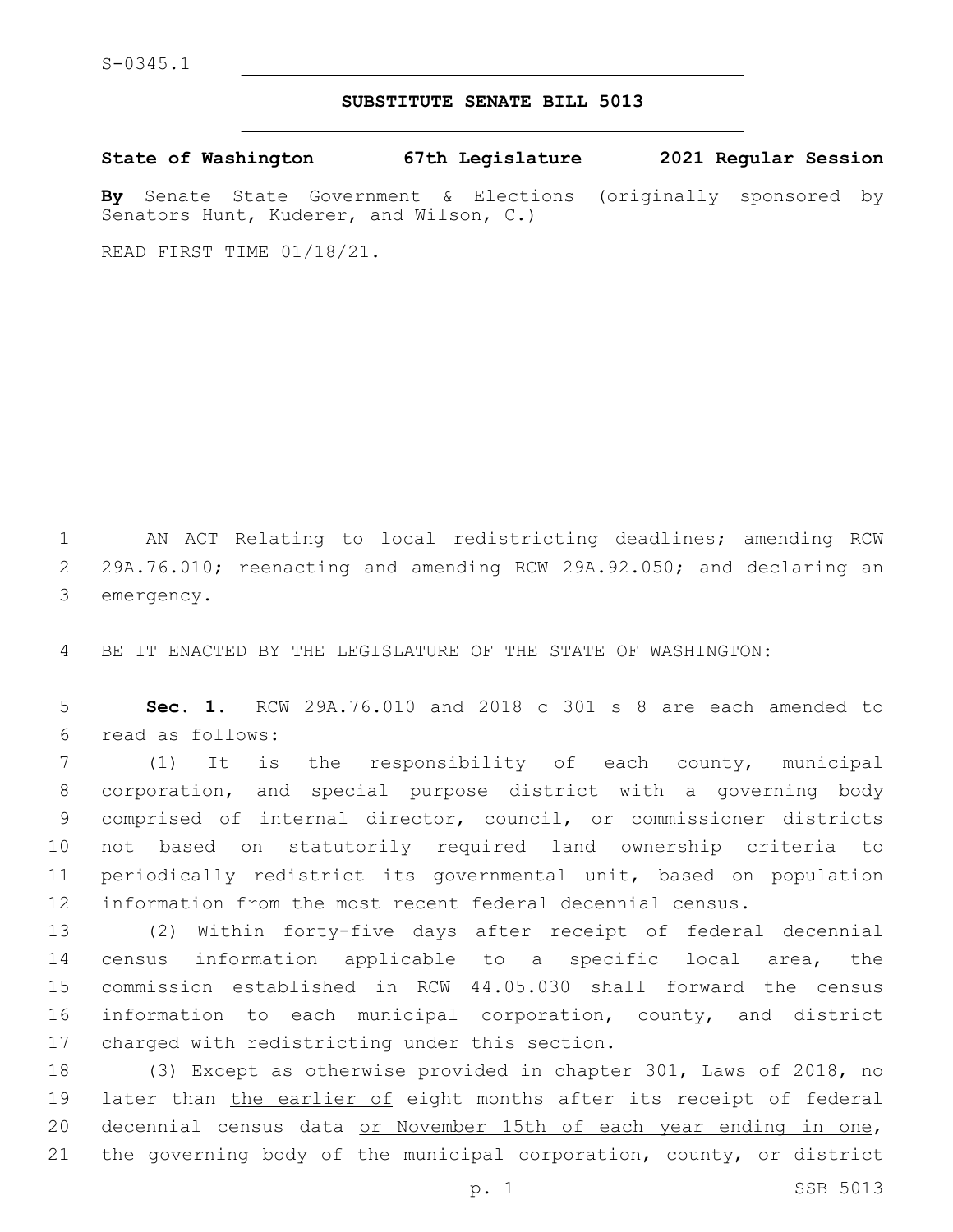shall prepare a plan for redistricting its internal or director 2 districts.

(4) The plan shall be consistent with the following criteria:

 (a) Each internal director, council, or commissioner district shall be as nearly equal in population as possible to each and every other such district comprising the municipal corporation, county, or 7 special purpose district.

(b) Each district shall be as compact as possible.

 (c) Each district shall consist of geographically contiguous 10 area.

 (d) Population data may not be used for purposes of favoring or 12 disfavoring any racial group or political party.

 (e) To the extent feasible and if not inconsistent with the basic enabling legislation for the municipal corporation, county, or district, the district boundaries shall coincide with existing recognized natural boundaries and shall, to the extent possible, preserve existing communities of related and mutual interest.

 (5) During the adoption of its plan, the municipal corporation, 19 county, or district shall ensure that full and reasonable public notice of its actions is provided. Before adopting the plan, the 21 municipal corporation, county, or district must:

 (a) Publish the draft plan and hold a meeting, including notice and comment, within ten days of publishing the draft plan and at 24 least one week before adopting the plan; and

 (b) Amend the draft as necessary after receiving public comments and resubmit any amended draft plan for additional written public comment at least one week before adopting the plan.

 (6)(a) Any registered voter residing in an area affected by the redistricting plan may request review of the adopted local plan by the superior court of the county in which he or she resides, within fifteen days of the plan's adoption. Any request for review must specify the reason or reasons alleged why the local plan is not consistent with the applicable redistricting criteria. The municipal corporation, county, or district may be joined as respondent. The superior court shall thereupon review the challenged plan for compliance with the applicable redistricting criteria set out in 37 subsection (4) of this section.

 (b) If the superior court finds the plan to be consistent with the requirements of this section, the plan shall take effect 40 immediately.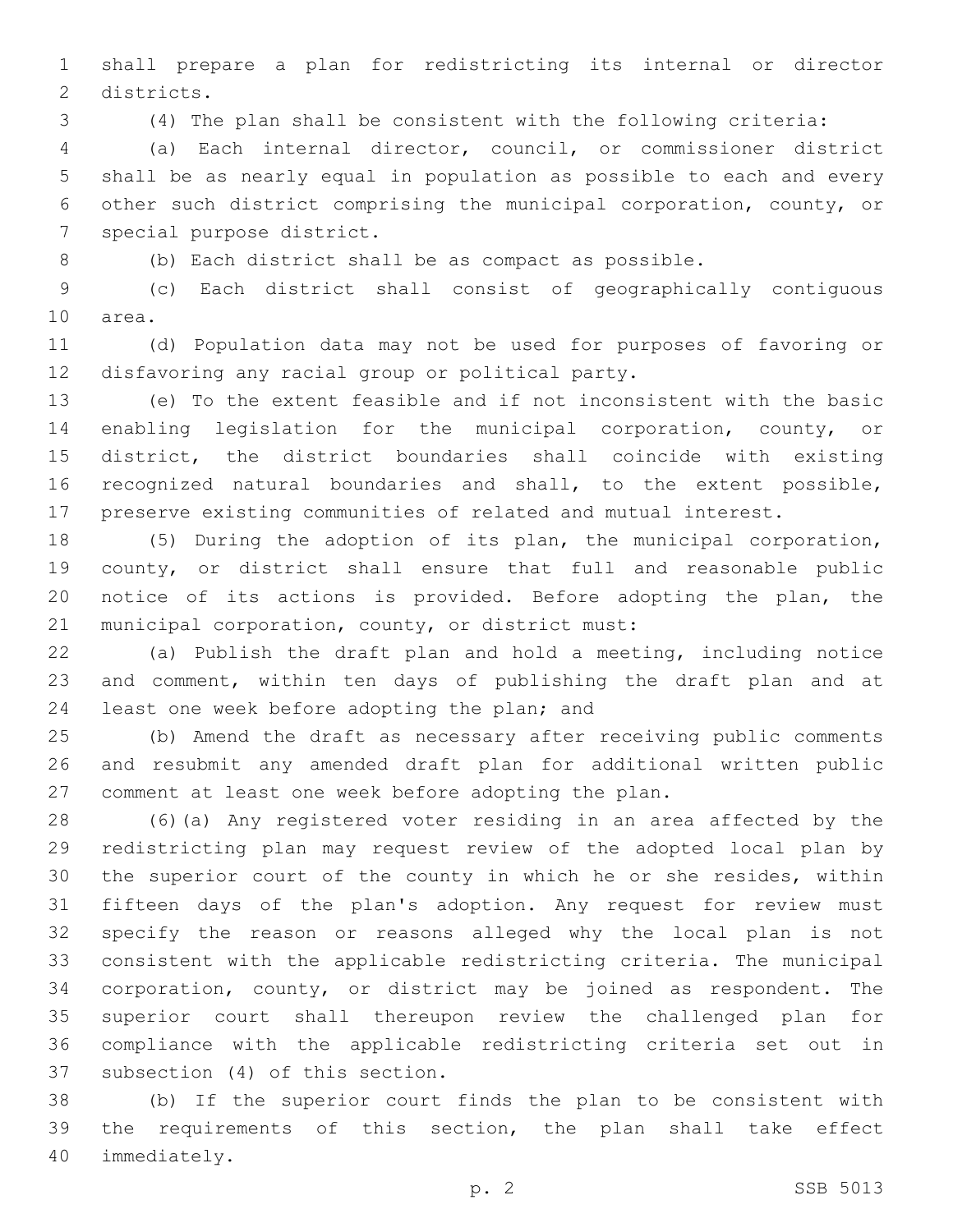(c) If the superior court determines the plan does not meet the requirements of this section, in whole or in part, it shall remand the plan for further or corrective action within a specified and 4 reasonable time period.

 (d) If the superior court finds that any request for review is frivolous or has been filed solely for purposes of harassment or delay, it may impose appropriate sanctions on the party requesting review, including payment of attorneys' fees and costs to the respondent municipal corporation, county, or district.

 **Sec. 2.** RCW 29A.92.050 and 2019 c 454 s 1 and 2019 c 64 s 8 are 11 each reenacted and amended to read as follows:

 (1)(a) Prior to the adoption of its proposed plan, the political subdivision must provide public notice to residents of the subdivision about the proposed remedy to a potential violation of RCW 29A.92.020. If a significant segment of the residents of the subdivision have limited English proficiency and speaks a language other than English, the political subdivision must:

 (i) Provide accurate written and verbal notice of the proposed remedy in languages that diverse residents of the political 20 subdivision can understand, as indicated by demographic data; and

 (ii) Air radio or television public service announcements describing the proposed remedy broadcast in the languages that diverse residents of the political subdivision can understand, as 24 indicated by demographic data.

 (b) The political subdivision shall hold at least one public hearing on the proposed plan at least one week before adoption.

 (c) For purposes of this section, "significant segment of the community" means five percent or more of residents, or five hundred or more residents, whichever is fewer, residing in the political subdivision.30

 (2)(a) If the political subdivision invokes its authority under RCW 29A.92.040 and the plan is adopted during the period of time between the first Tuesday after the first Monday of November and on or before January 15th of the following year, the political subdivision shall order new elections to occur at the next succeeding 36 general election.

 (b) If the political subdivision invokes its authority under RCW 29A.92.040 and the plan is adopted during the period of time between January 16th and on or before the first Monday of November, the next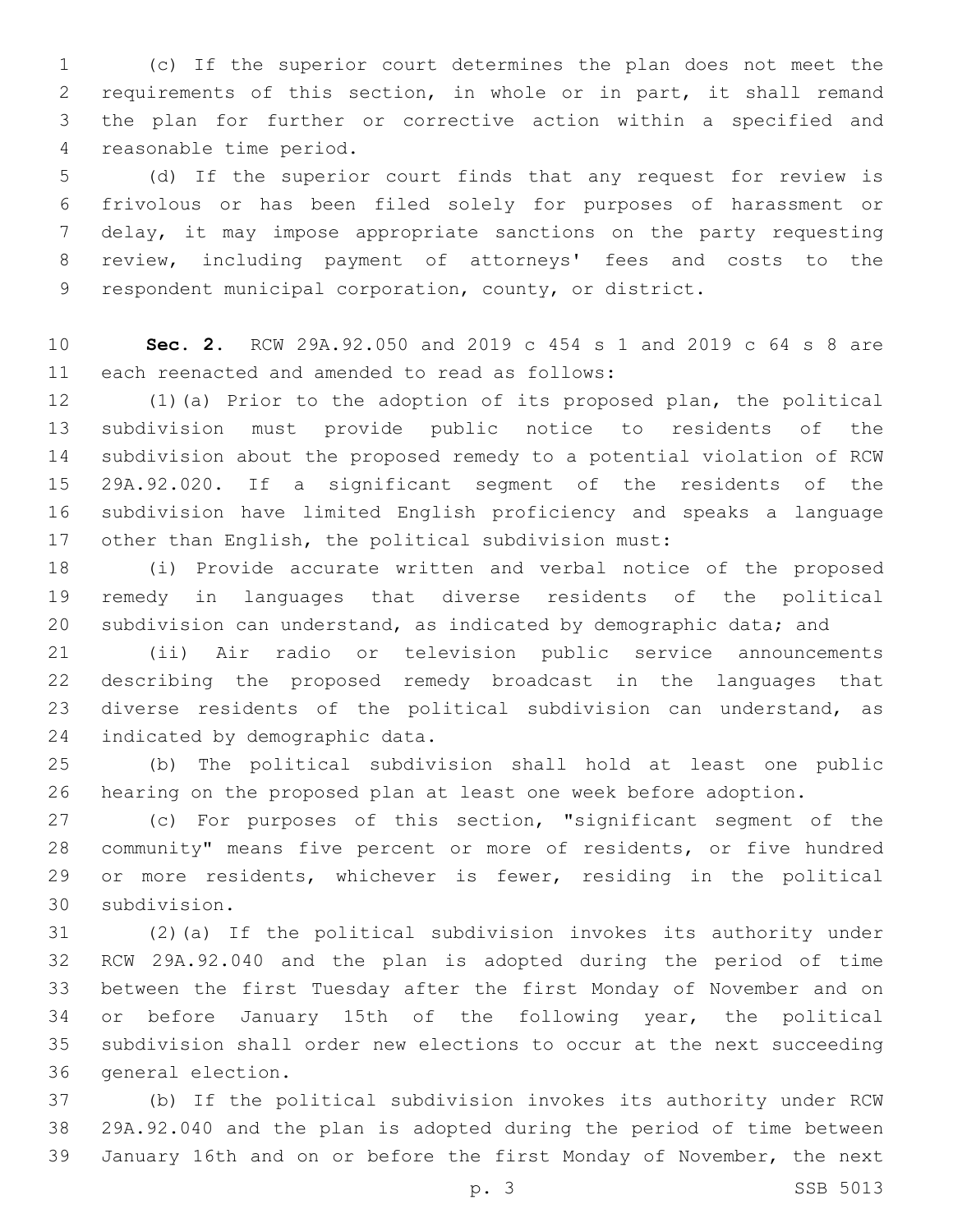election will occur as scheduled and organized under the current electoral system, but the political subdivision shall order new elections to occur pursuant to the remedy at the general election the 4 following calendar year.

 (3) If a political subdivision implements a district-based election system under RCW 29A.92.040(2), the plan shall be consistent 7 with the following criteria:

 (a) Each district shall be as reasonably equal in population as possible to each and every other such district comprising the 10 political subdivision.

(b) Each district shall be reasonably compact.

 (c) Each district shall consist of geographically contiguous 13 area.

 (d) To the extent feasible, the district boundaries shall coincide with existing recognized natural boundaries and shall, to the extent possible, preserve existing communities of related and 17 mutual interest.

 (e) District boundaries may not be drawn or maintained in a manner that creates or perpetuates the dilution of the votes of the 20 members of a protected class or classes.

 (f) All positions on the governing body must stand for election 22 at the next election for the governing body, scheduled pursuant to subsection (2) of this section. The governing body may subsequently 24 choose to stagger the terms of its positions.

 (4) Within forty-five days after receipt of federal decennial census information applicable to a specific local area, the commission established in RCW 44.05.030 shall forward the census 28 information to each political subdivision.

 (5) No later than the earlier of eight months after its receipt of federal decennial census data or November 15th of each year ending 31 in one, the governing body of the political subdivision that had previously invoked its authority under RCW 29A.92.040 to implement a district-based election system, or that was previously charged with redistricting under RCW 29A.92.110, shall prepare a plan for redistricting its districts, pursuant to RCW 29A.76.010, and in a 36 manner consistent with this chapter.

 NEW SECTION. **Sec. 3.** This act is necessary for the immediate 38 preservation of the public peace, health, or safety, or support of